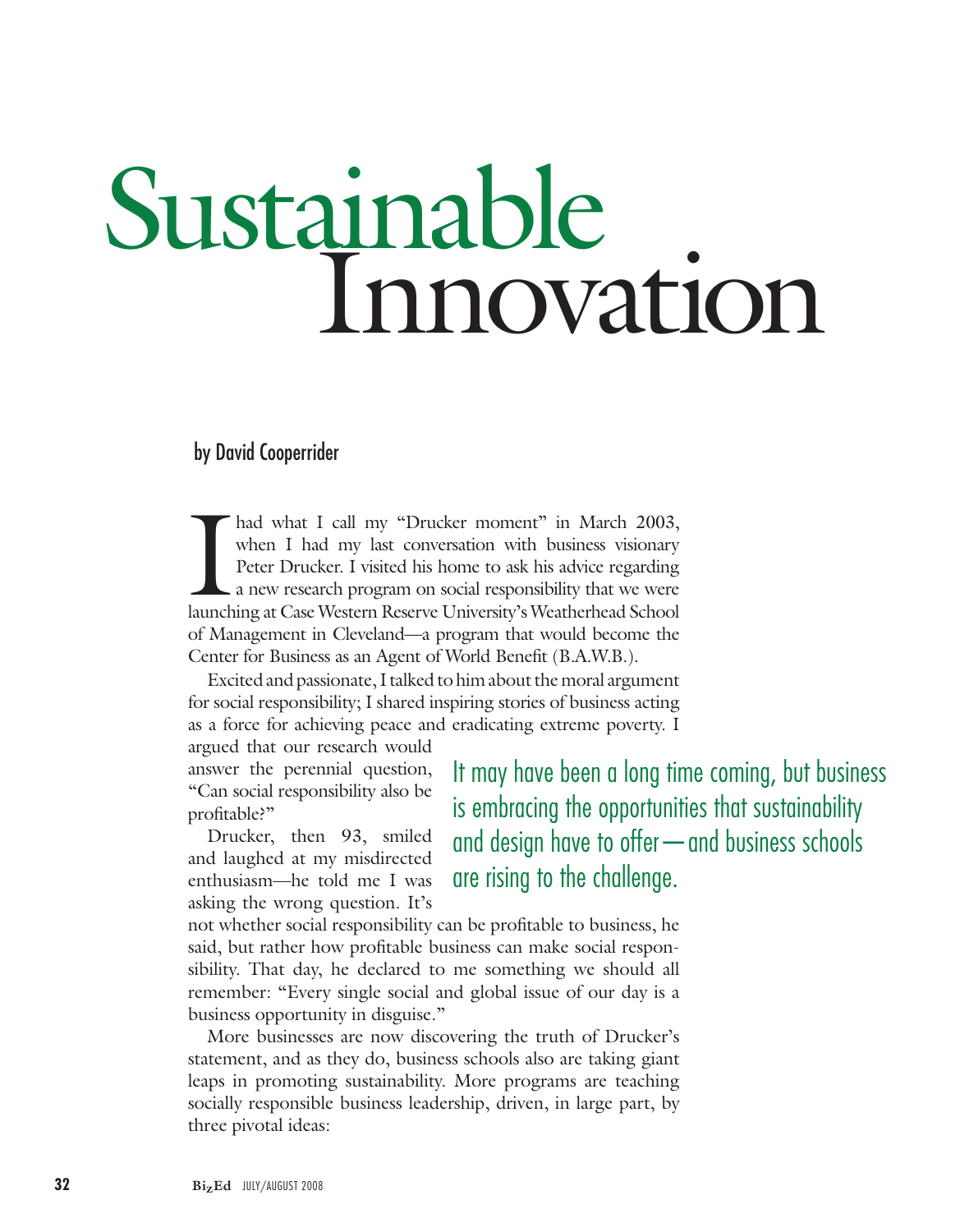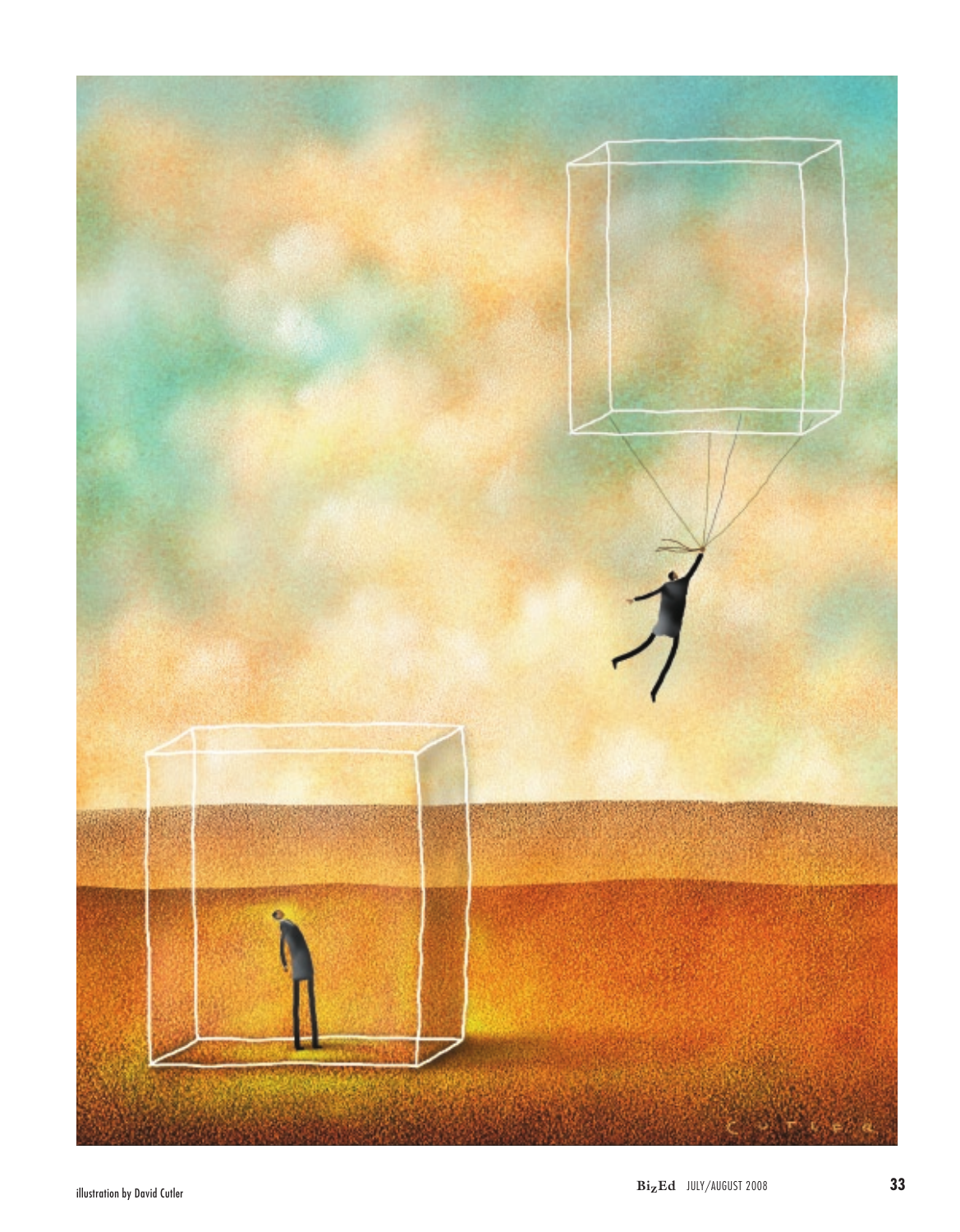n Future business schools will look more like design schools—alive with design studios, interdisciplinary teams, and rapid prototyping—where managers act as designers who recognize disruptive, unexpected innovation opportunities.

■ Management is a noble profession that could be the decisive player in the world's massive transition to a sustainable economy.

n Sustainable value creation is the business opportunity of the 21st century.

More important, these schools are realizing that there is much to be done at the intersection of management education, sustainability, and design (See "What Can B-Schools Learn from Design?" below). The concept of sustainable value provides business schools with a unifying ideal and a much needed vision of progress. It is a new vision for management education, a field that former AACSB president Scott Cowen once said is still "in search of its soul."

#### **A Great Time for Business**

What a great time to be a student—or a professor—of management! Factories are being designed that return more

## **What Can Business Schools Learn from Design?**

What can managers learn from an architect such as William McDonough or a design firm such as IDEO? How far could design concepts enlarge our conception of good managing, especially as it relates to corporate citizenship and the breakthrough potential of sustainable value?

Dean Mohan Reddy wanted to explore these questions fully at Case Western Reserve University's Weatherhead School of Management, where we recently redesigned the MBA program to integrate two primary themes: *sustainable value* and *managing as designing*. In this curricular redesign, Weatherhead has committed to building design thinking, skills, and experience into the heart of its MBA and research.

In the process, Weatherhead is discovering the power and promise of design. We, like business itself, are turning to architects, artists, graphic specialists, product designers, open source communities, and performing artists as inspired models for innovation, improvisation, and collaborative designing. After all, as technologies become more complex and as markets experience faster rates of change, managers will require a broadening and strengthening of their design skills. Only then will they be prepared to cope with the ill-behaved problems they will encounter.

#### **Sustainability + Design = Innovation**

To introduce our MBA students to the idea of managing-as-designing, we ask them: "When you hear the word 'designer,' what is the first image that comes to mind?" Many think of the traditional images of a designer as an inventor developing a new product, an artist



creating a memorable logo, an architect sketching plans for a dramatic building, or a sculptor shaping a piece of public art. But we want them to think of another important group of designers that don't often come to mind—the managers who give form to our organizations and economic systems.

To teach our students the idea of "sustainable value," Weatherhead has created the MBA Institute in Sustainable Value and Social Entrepreneurship. The institute is an intensive weeklong MBA student immersion at the end of the first year, where students learn concepts such as cradle-to-cradle product design, green supply chain management, the application of blue ocean strategy to sustainability, and stakeholder value analysis.

Next, students begin two semesters of client-centered design studios—a concept we call a "sustainable design factory." In this phase, they work on collaborative design teams made up of students, faculty, and the internal and external stakeholders of a company seeking to create sustainable value. During these yearlong projects, students design solutions that apply sustainability to social entrepreneurship.

For example, one team worked with Fairmount Minerals, a sand mining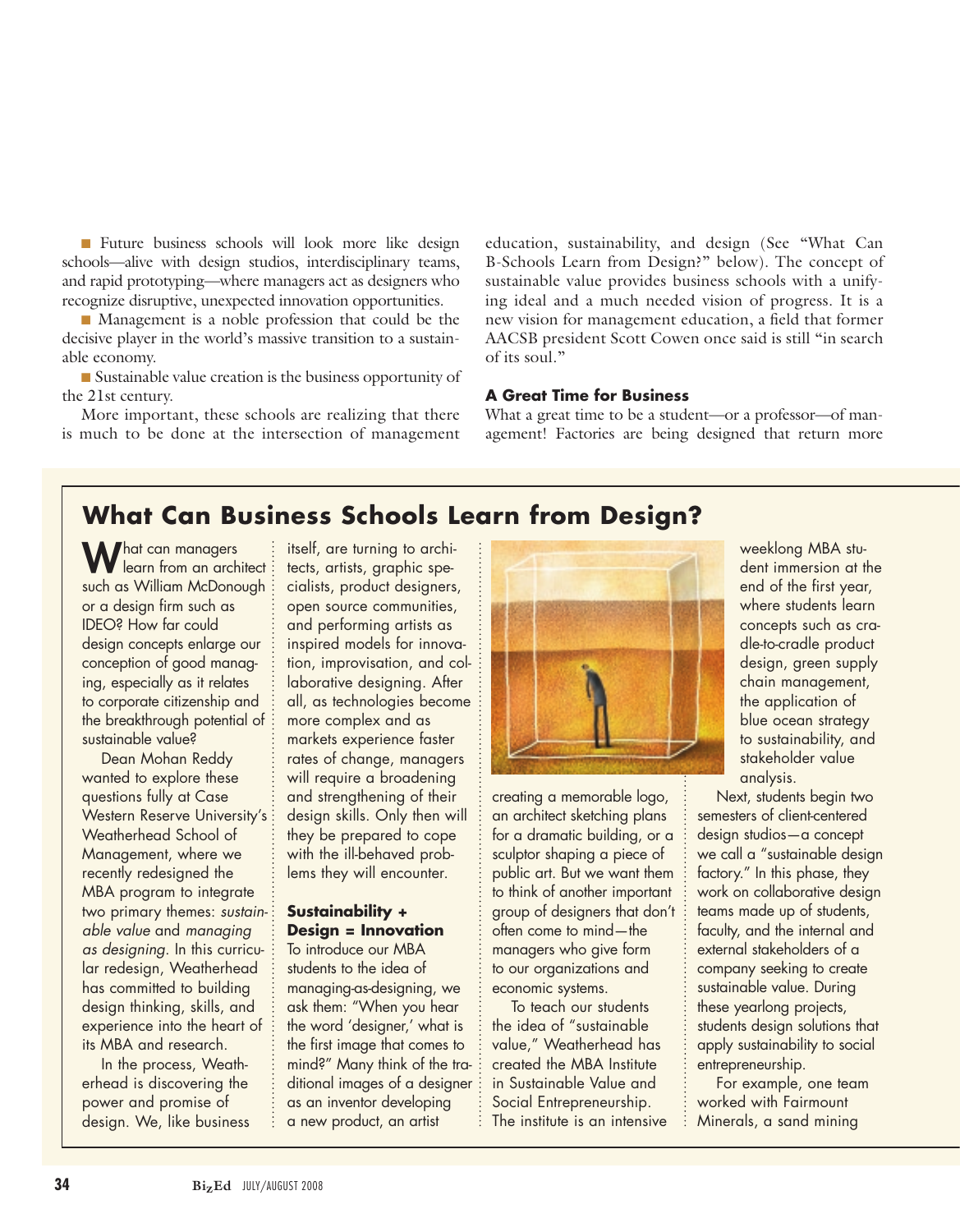# What a great time to be a student—or a professor of management!

energy to the grid than they use. Microenterprise strategies are eradicating poverty through profitability. Supply chains are getting greener, and venture capitalists are pouring billions into alternative energy sources such as wind and solar. Breakthroughs in sustainability are happening in every industry: LEED-certified buildings; plug-in hybrids; organic foods; carbon offsets; nano-solar startups.

Sustainability, in fact, has swiftly become mainstream. Retail giant Wal-Mart is advancing sustainable value creation across multiple industries, from the design of sustainable fisheries and farming to the advancement of organic apparel to the greening of the electronics industry. Its CEO, Lee Scott, has noted that the company intends to completely eliminate waste in its operations. Consulting firm McKinsey & Company has created a new practice in the areas of climate change, carbon, and social impact management. And

company, to find a new business opportunity for its core product, fine silica sand. The idea? To use the sand in a water filtration process in developing regions where millions of lives are lost because of putrid water. The prototype worked—the low-cost water filter is now being distributed in 44 countries.

Other students have worked with the Dalai Lama and the United Religions Initiative to create a worldwide alliance of 400 networks to end religious conflict and create interfaith cultures of peace. Another team brought Case faculty and students together with faculty and students from the University of Arkansas to work with Wal-Mart to make its supply chain and operations "waste-free"—a project that might be the largest sustainable design project in the world. Another team helped us design Kofi

Annan's first U.N. Global Compact Leaders Summit and they were thrilled to be at the table with CEOs from BP and Novartis.

In many ways, each of these projects has been lifechanging for the students involved. They learn that managers are not just situation analysts and decision makers, as they are often portrayed. Managers are also true designers, who design ad campaigns, project teams, incentive systems, financial instruments, sustainable business models, and the processes through which these projects are integrated into an organization's success.

#### **B-Schools of the Future**

Many businesses and business schools are discovering how design can: transform 21st-century corporations and inspire innovation and sustainable value creation. Exciting

collaborations are emerging, for example, at Stanford University between the design and business schools. The University of Toronto's Rotman School of Management in Canada has centered its curriculum on integrative thinking and design. McGill University's Desautels Faculty of Management in Montreal, Quebec, has a long history of using the arts to teach leadership. And Ira Jackson, dean of Claremont Graduate University's Drucker School in California, sees a future where design thinking, multistakeholder strategy, and sustainability all combine to "link innovation to social progress." (See Jackson's commentary in "Your Turn," page 62.)

These curricular shifts are: generating important questions: What might b-schools of the future look like if they incorporated the best strategies of our d-schools? How might cross-fertilization between the two serve to inform, strengthen, and enliven interdisciplinary education? And what could be the transformative effects of such collaboration on business, especially in the areas of sustainability, social entrepreneurship, and global citizenship?

The positive effects of more integral collaborations between design and business—in companies and business schools promise to be great. What should be clear to managers everywhere is that designers have developed skills for responding to complex situations creatively, holistically, and productively. Designers approach problems with the desire to create innovative, long-lasting solutions that not only fulfill requirements, but also improve on the way things are done in unexpected but valuable ways.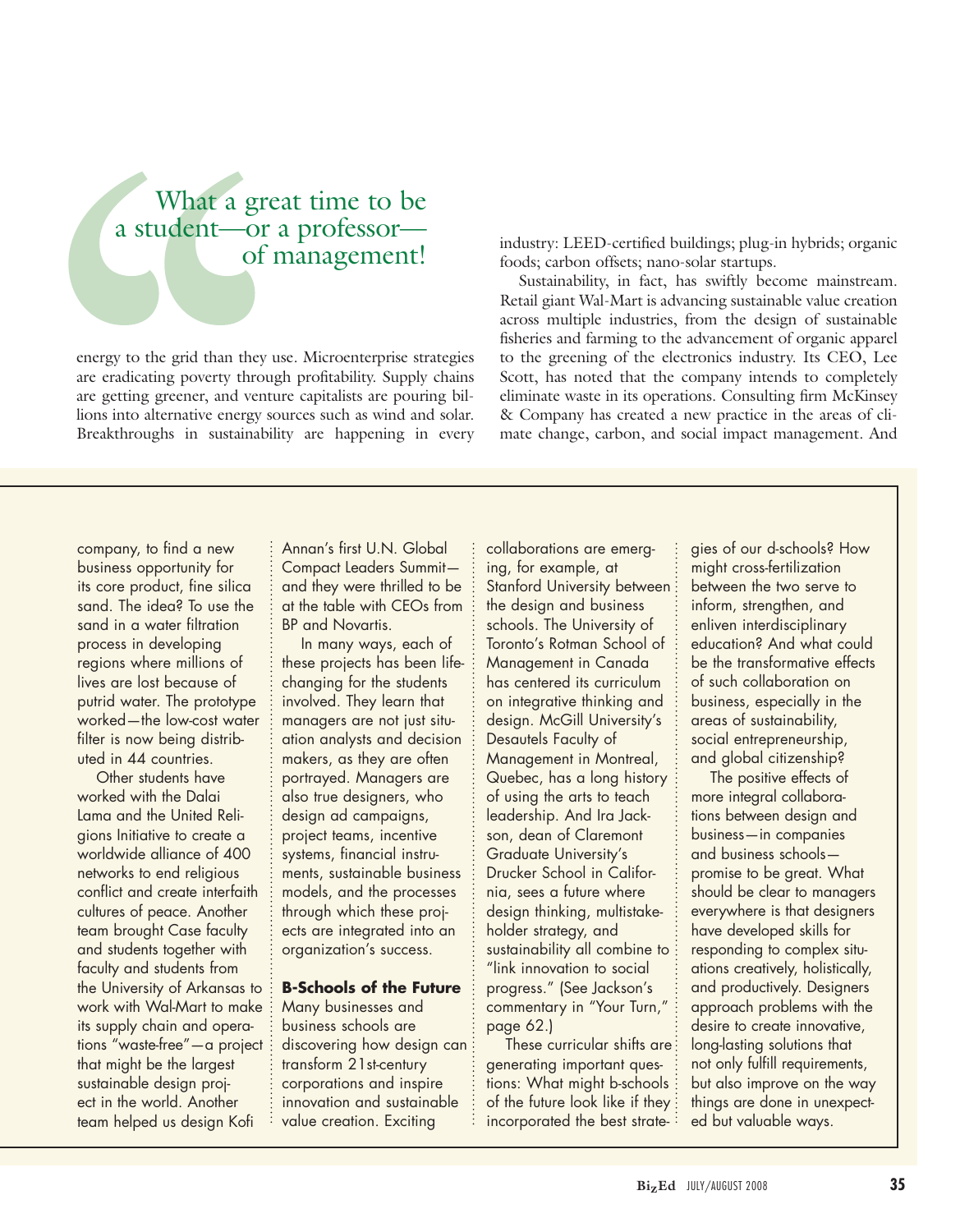Students spontaneously shift their attention from the question 'What do we want?' to 'How do we do it? How do we turn the social and global issues of our day into bona fide business opportunities?'

Toyota, says its president Katsuaki Watanabe, plans to design "a vehicle that purifies the air we breathe."

A few short years ago, each of these developments would have been scoffed at, at least from an oversimplified perspective of shareholder value or profit maximization. Today, we are finding sustainable value leaders emerging as the top-rated stars in every industry.

In October 2006, the United Nations Global Compact and the Academy of Management partnered with Case Western Reserve University to establish The Global Forum for Business as an Agent of World Benefit. The B.A.W.B. Global Forum brought together more than 1,000 of the world's most visionary business executives, management scholars, policy makers, and young student leaders. It was a remarkable summit, which launched the global initiative creating the "Principles for Responsible Management Education" (see "The PRME Essentials," page 18).

On the second day of the forum, we asked people to step beyond today's innovations to imagine their ideal world of 2020. They envisioned a world that:

n has created a bright-green restorative economy that purifies the air we breathe.

 $\blacksquare$  has eliminated the waste and toxic byproducts.

n has eradicated extreme poverty and preventable disease.

is powered through renewable energy innovations.

n has made empowered prosperity accessible to everyone in the world.

 $\blacksquare$  is supported by positive market incentives aligned with the long-term social good.

n has eliminated "perverse incentives" that work against not just society, but business itself.

## **An Invitation**

The Second Global Forum for Business as an Agent of World Benefit, held June 3 to 6, 2009, will cover topics of sustainable design and explore the theme *"Managing as Designing in an Era of Massive Innovation."* Visit www.worldinquiry.org for information about its call for papers and the list of speakers, which includes designer William McDonough and visionary economist Jeffrey Sachs.

 $\blacksquare$  has inspired a corporate citizenship movement, which in turn has united sustainable design and business strategy into a positive race to the top.

 $\blacksquare$  is a globally inclusive system that respects and replenishes the health of people, diverse communities, and the wealth of nature.

 $\blacksquare$  has built its economy on a network of institutions that are trusted to elevate, magnify, and refract our highest human strengths into the world.

 $\blacksquare$  celebrates those who create sustainable value and global solutions.

In many ways, this vision reflects an unprecedented and increasingly shared global vision, one that is uncoordinated but emerging everywhere. But how can we achieve it?

In a nutshell, management will help us achieve it—the management of innovation.

#### **From "What?" to "How?"**

In each of my classes, I ask students to reflect on and improve the 2020 scenario envisioned at the B.A.W.B. forum. Invariably, students spontaneously shift their attention from the question "What do we want?" to "How do we do it? How do we turn the social and global issues of our day into bona fide business opportunities?"

It's a new question. It's loaded. It suggests that adopting sustainable practices is not an obligation for businesses—it's a contemporary differentiator, a foundation for success. It promises to lead businesses to surprising new discoveries, stronger profits, and greater significance to society.

Recently, a group of Weatherhead students and I worked with a local Fortune 500 company to hold a 300-person Appreciative Inquiry Summit on "the ten largest global problems facing humankind." Machine operators, C-suite executives, customers, and suppliers went to work, asking important questions: How can we use the lens of sustainable value creation to spark innovation in new products and operations, open new markets, ignite customer passion and loyalty, energize an entire workforce, accelerate learning, build better supply chains, reduce risks? How can we radically bring down energy costs, strengthen brand loyalty, and generate higher market cap?

Participants prototyped and showcased game-changing innovations—everything from a fuel-cell hybrid truck to factories designed to achieve radical increases in resource conservation and energy productivity. Today, this company has what it calls "the innovation room," a space designed to encourage collaboration and inspire multistakeholder innovation.